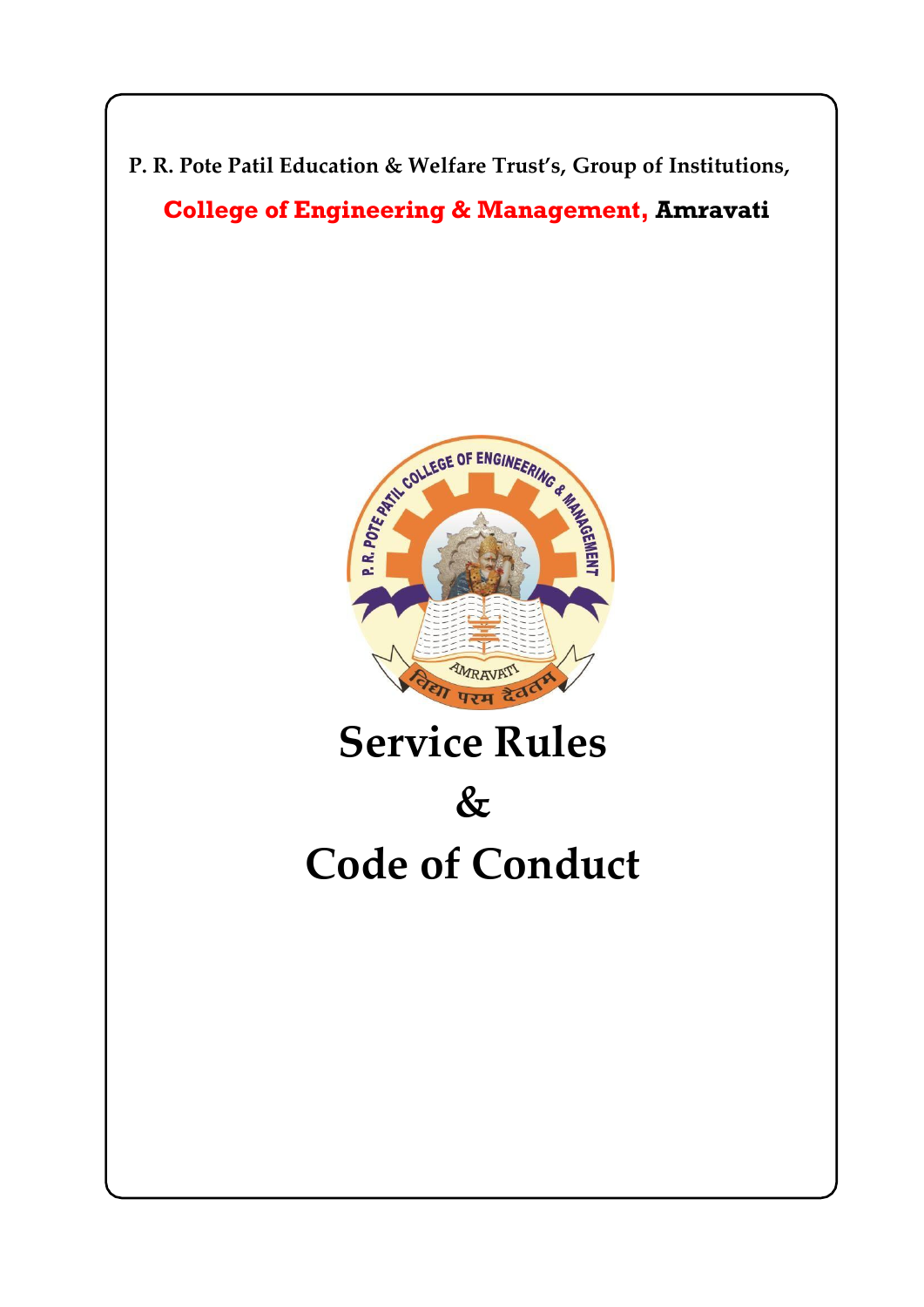## **Index**

| Sr.No. | <b>Particulars</b>                                      | Page No. |
|--------|---------------------------------------------------------|----------|
| 01     | <b>About Organization</b>                               | 03       |
| 02     | Preamble                                                | 04       |
| 03     | Definitions in the Organization                         | 04       |
| 04     | Power to Interpret, Implement and to Amend<br>The Rules | 04       |
| 05     | <b>Service Rules</b>                                    | 05       |
| 06     | <b>Leave Rules</b>                                      | 09       |
| 07     | Conduct rules for all employees                         | 14       |
| 08     | Code of Conduct for Faculty                             | 15       |
| 09     | Disciplinary Action                                     | 15       |
| 10     | Responsibilities of the Employees                       | 17       |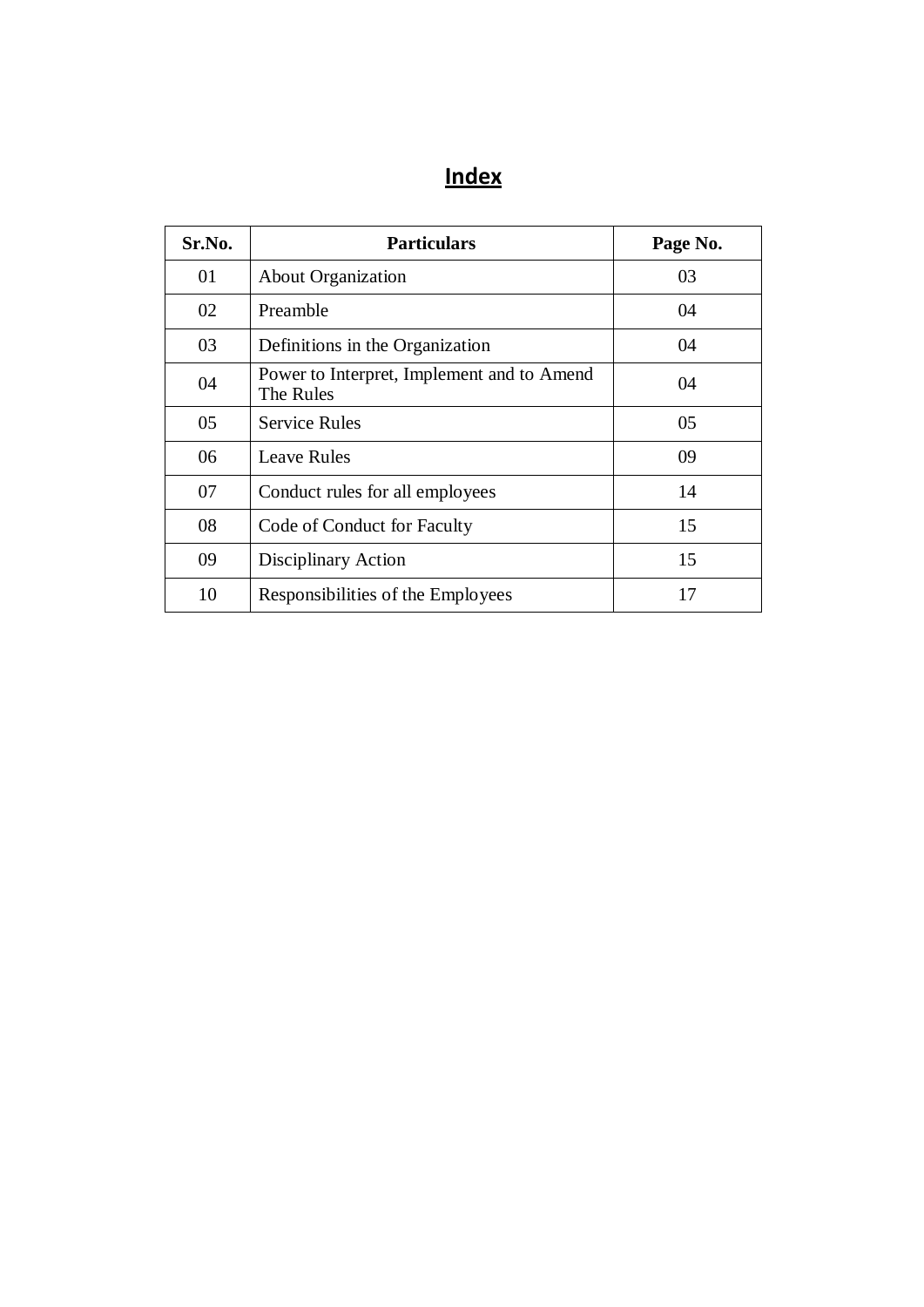## **Service Rules of P. R. Pote Patil College of Engineering & Management, Amravati**

#### **1. About Organization**

**P. R. Pote Patil Education & Welfare Trust's, P. R. Pote Patil College of Engineering and Management, Amravati** was established in the year, 2009, with the aim of providing professional education in the field of Engineering. The College is focused on creating versatile engineers who can apply their knowledge and skills anywhere in the world. It is wellknownasareputedinstituteforundergraduateprogramsinCivilEngineering, Computer Science and Engineering, Electrical Engineering, Electronics & Telecommunication Engineering and Mechanical Engineering; and post-graduate programmes in Computer Science and Engineering, Electrical Engineering, Electronics & Telecommunication Engineering and Mechanical Engineering. The college also offers MBA and MCA courses. The college has recently got the approval of AICTE to start a new course i.e. Artificial Intelligence and Data Science from the session 2021-22.

TheInstituteendeavorstoprovidequalitytechnicaleducationinlinewiththerequirem entsoftoday'scompetitiveindustryandfastpacedtechnologicaldevelopments.Realizing the fact that faculty is the most important resource; special efforts have been made to find, recruit and retain highly qualified and competent faculty. State of the art infrastructurecreatedandacquiredbytheInstituteisofaveryhighqualityandincludesmultim ediaclassrooms, Wi-Fi Campus, well equipped laboratories, well stocked modern library with digital media, AV theatres, seminar halls &Swami Vivekananda Auditorium having capacity of 7000.It is only the function of the college to dissipate the knowledge. The basic aim of the college is to mould the students who will help in development of the technology for nation and also to produce entrepreneurs. Institute works for developing research skill within the student's while learning regular curriculum. The trust is not for only earning but also to serve the community at large.

It is the target of this college to get research and development done by the student's while learning.

The trust is bound to get this task done. This trust also provides not only employment to the employees but also creates goodwill in the society and work for the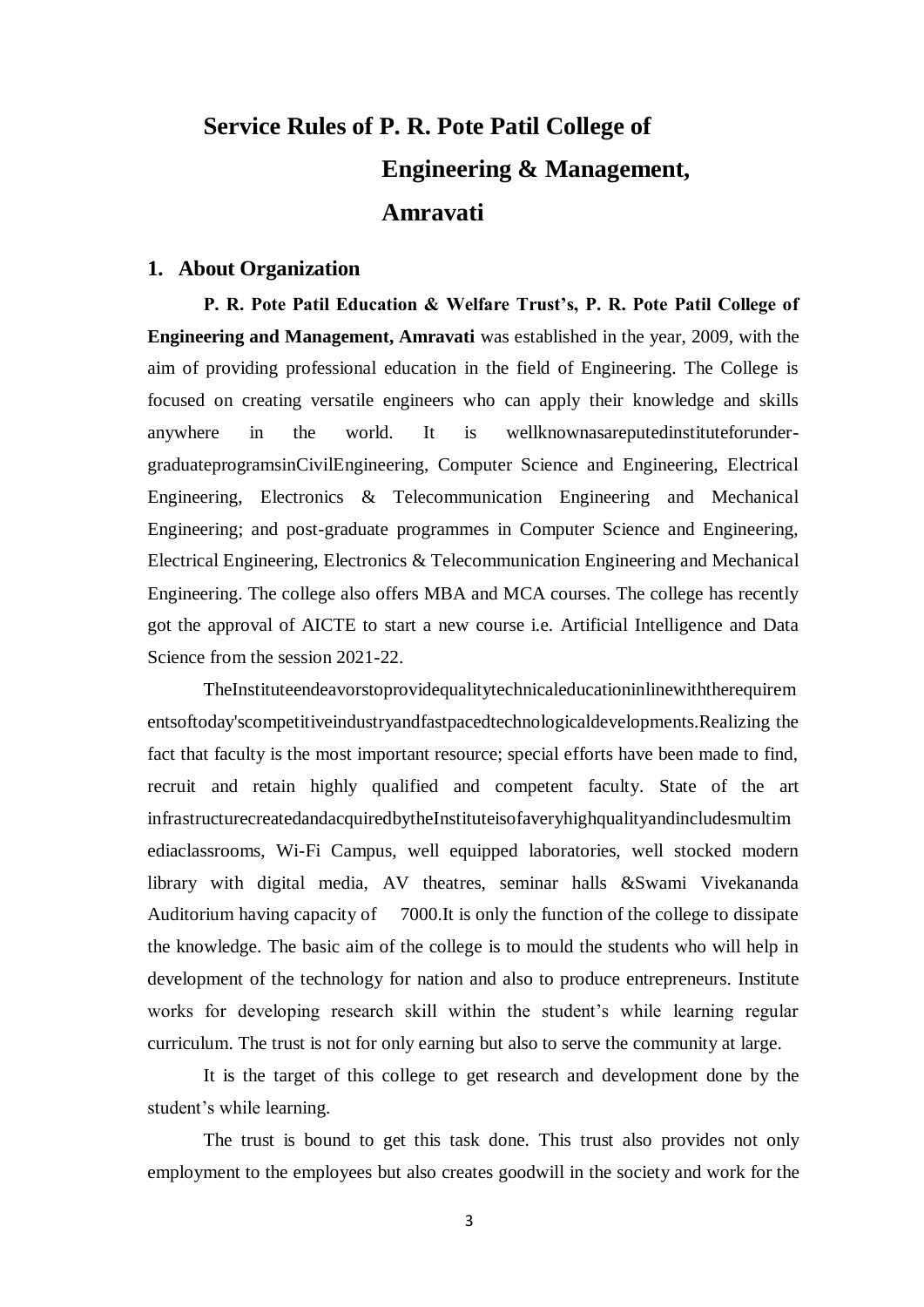community at large.

#### **2. Preamble:**

- i. These rules shall be called as "Service and Conduct Rules of Employees,
- ii. They shall apply to all the employees of the institute including those appointed prior to the issue of these rules.
- iii. The Managing committee is the Competent Authority to amend the rules from time to time depending on the need.

#### **3. Definitions in the Organization**

Unless there is something objectionable in the subject or context.

- a. 'College'means'P.R.PotePatilCollegeofEngineering&Management, Amravati."
- b. 'Management' means P. R. Pote Patil Education & Welfare Trust, Amravati represented by its Founder Chairman.
- c. "Chairman"meanstheChairmanoftheManagingCommitteeofP.R.PotePatilEduca tion&WelfareTrust, Amravati.
- d. "ViceChairman"meanstheViceChairmanoftheManagingCommitteeofP.R.PoteP atilEducation&WelfareTrust,Amravati
- e. "Secretary"meanstheSecretaryoftheManagingCommitteeofP.R.PotePatilEducat ion&WelfareTrust, Amravati.
- f. "Principal" means Head of the Institution authorized by the Management to discharge the duties and responsibilities.
- g. "GoverningBody"means'TheGoverningBodyofthecollege'constitutedasper AICTE Norms.
- h. "Employee" means a person who is employed by P. R. Pote Patil Education & Welfare Trust, Amravati.
- i. "University" means 'Sant Gadge Baba Amravati University, Amravati, and the affiliating University.

#### **4. Power to Interpret, Implement and to Amend the Rules:**

The power to interpret, implement and to amend the rules and regulations rests with the Governing body /College Development Committee. (CDC) who is empowered to issue such administrative instructions or orders as may be necessary to give effect and to carry out the provisions of these rules and regulations. The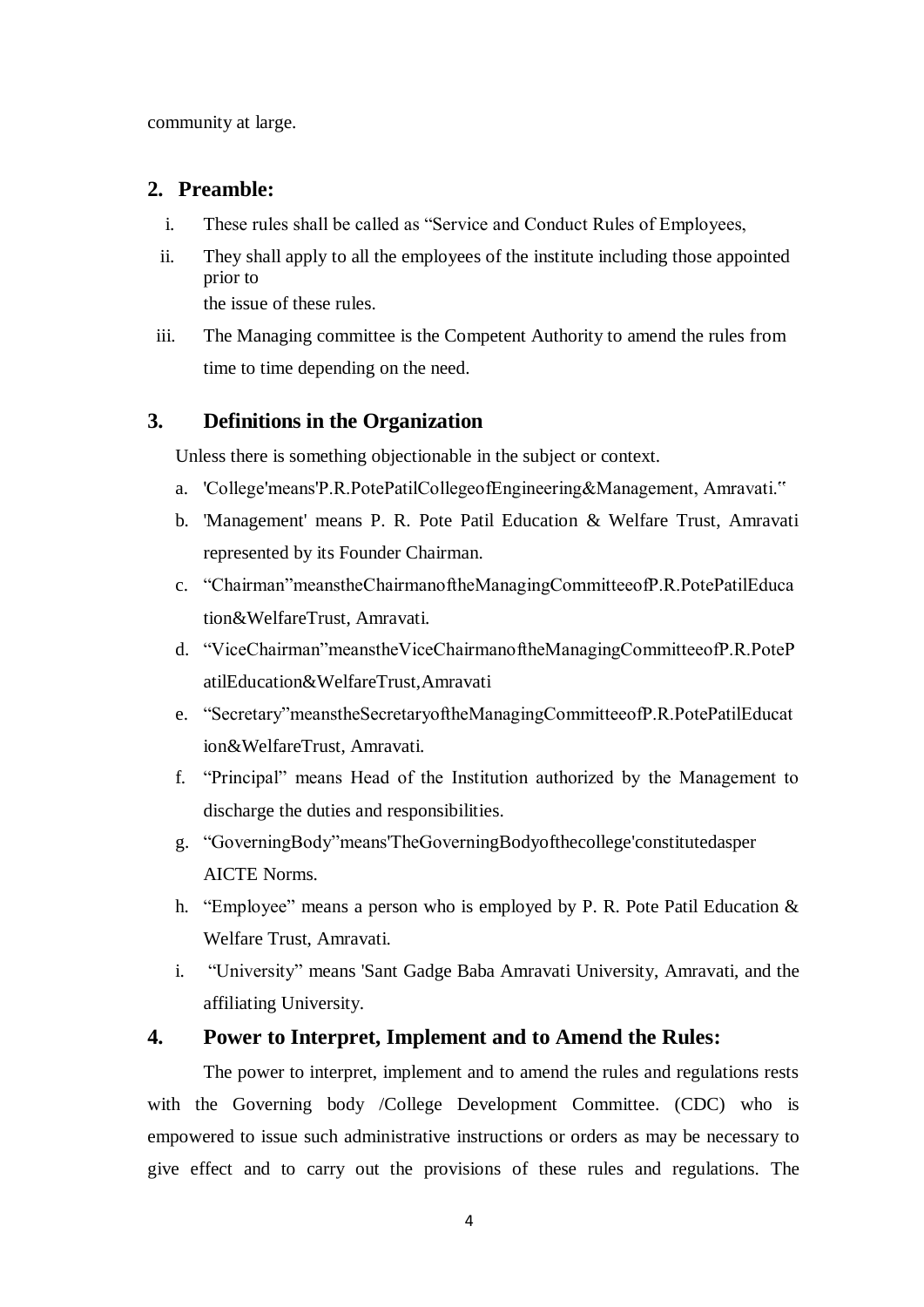Governing body/CDC shall have absolute right, liberty and powers to withdraw, modify, amend, alter, to add, to repeal or to supersede at its sole discretion any or all the rules contained herein or any rules and regulations framed and enforced by it from time to time.

#### **5. Service Rules are as follows:**

#### **5.1 General:**

**Classification of Employees:** The organization has following types of employees

- 5.1. a. **Regular Employee:** Means the UGC approved employed in a regular post and has successfully completed the probation for a period of two years and whose regular service has been confirmed in writing. This type of faculty will be selected depending upon his honesty, character, promptness and the feedback from students probationary.
- 5.1. b. **Probationary Employee:** Is a person who is provisionally UGC approved employed with a view to being considered for eventual absorption in the regular service of the Institute. The period of probation, however, will be stipulated in the letter of appointment, which may be extended at the discretion of the Governing body/CDC. Further, before absorption of the concerned, it is considered essential that the performance of the probationer is objectively judged and evaluated in prescribed format by the HOD or Principal, who willrecommendhis/herservicetoconfirm/extendprobationorevenfortermination,if found not suitable.
- 5.1. c. **Staff on Contract:** All the subordinates and secretarial staff members, laboratory assistants, supporting technical staff etc., fall in this category, whose service conditions will be as per mutually agreed terms of contract, which they have entered with the institute and whose contract may or may not be renewed.
- 5.1. d. **Temporary/Adhoc Appointees:** Means Non UGC approved employees who are employed for work which is essentially of temporary nature or who are employed in connection with the temporary increase in permanent work or are employed in a post of permanent or temporary employee or probationer who are temporarily absent due to any reason, including one permitted by the Institute to go on advanced studies.
- 5.1. e. **Casuals:** Means persons employed for work of a casual or occasional nature.

#### **5.2 Recruitments, Promotions & Probations:**

5.2.1 The Chairman/Vice Chairman/Secretary shall be the authority for issuing all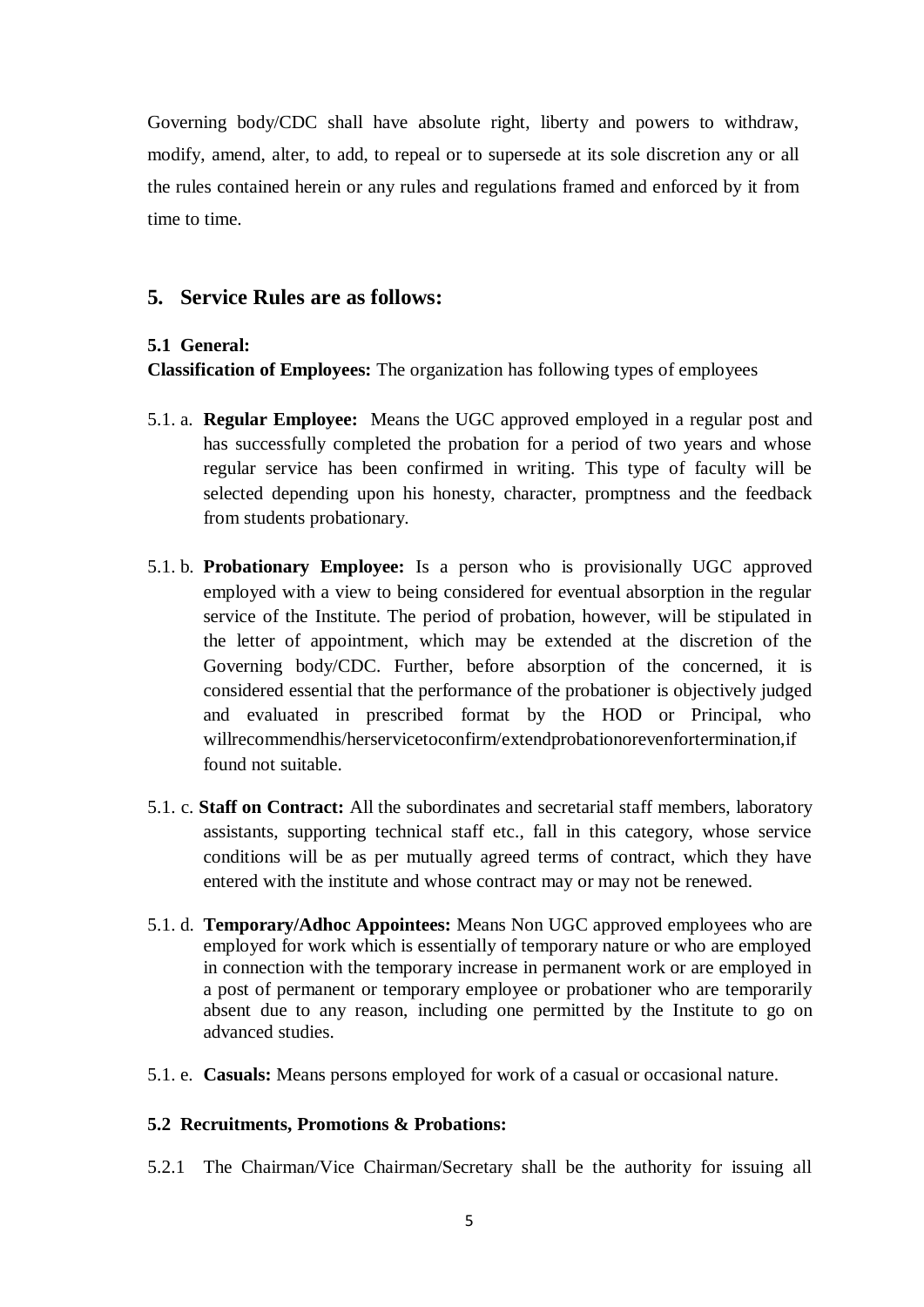appointment orders.

- 5.2.2 All initial regular (UGC approved) appointments to teaching and non-teaching posts shall ordinarily be made on probation for a period of two years.
- 5.2.3 Subsequent appointments by promotion shall be made on probation for a period of one year in the post to which the individual is promoted.
- 5.2.4 The Governing Body (GB)/College Development Committee( CDC) upon the recommendations of the Principal for valid and sufficient reasons may extend the probation period of an employee for such a period as may be found necessary. The employee is deemed to have been on probation until the order declaring satisfactory completion of probation period is communicated to him, even if the stated period of probation is completed. Unless it is approved by governing body, nobody is authorized to take any decision regarding probation or confirmation of employee.
- 5.2.5 The declaration of probation does not confer on the employee any special right of permanence to continue in the post in which he/she has satisfactorily completed probation.
- 5.2.6 The rules governing probation will not be applicable to appointments made on Adhoc/Contract/Contingent basis.
- 5.2.7 All the Non UGC approved faculty is supposed to apply and appear in interviews againstadvertisementofthecollegeorinterviewsarrangedatcollegelevel.Itnotapplied andappearedin interviews, and then their services will be automatically terminated without any intimation from the date of interview.
- 5.2.8 Employees who are appointed on probation may be terminated with one month notice or one month salary in lieu thereof or may be terminated immediately as the case may be.

#### **5.3 Resignation and Termination:**

5.3.1 If an employee at any time after confirmation intends to resign, he/she shall give three months' notice in writing or pay three months' salary in lieu thereof. Similarly, the Management shall be the competent at their discretion to terminate the services of any employee by giving three months' notice or three months' salary in lieu of notice.

5.3.2 The Management shall also be competent to terminate the services of an employee (s) in case of abolition of post or posts, due to closure of an Institution or a course or branch or reduction in the number of sections of a class or discontinuance of a teaching subject by giving one month notice in writing or by paying one month salary in lieu thereof.

#### **5.4 Selection Procedure & Rules:**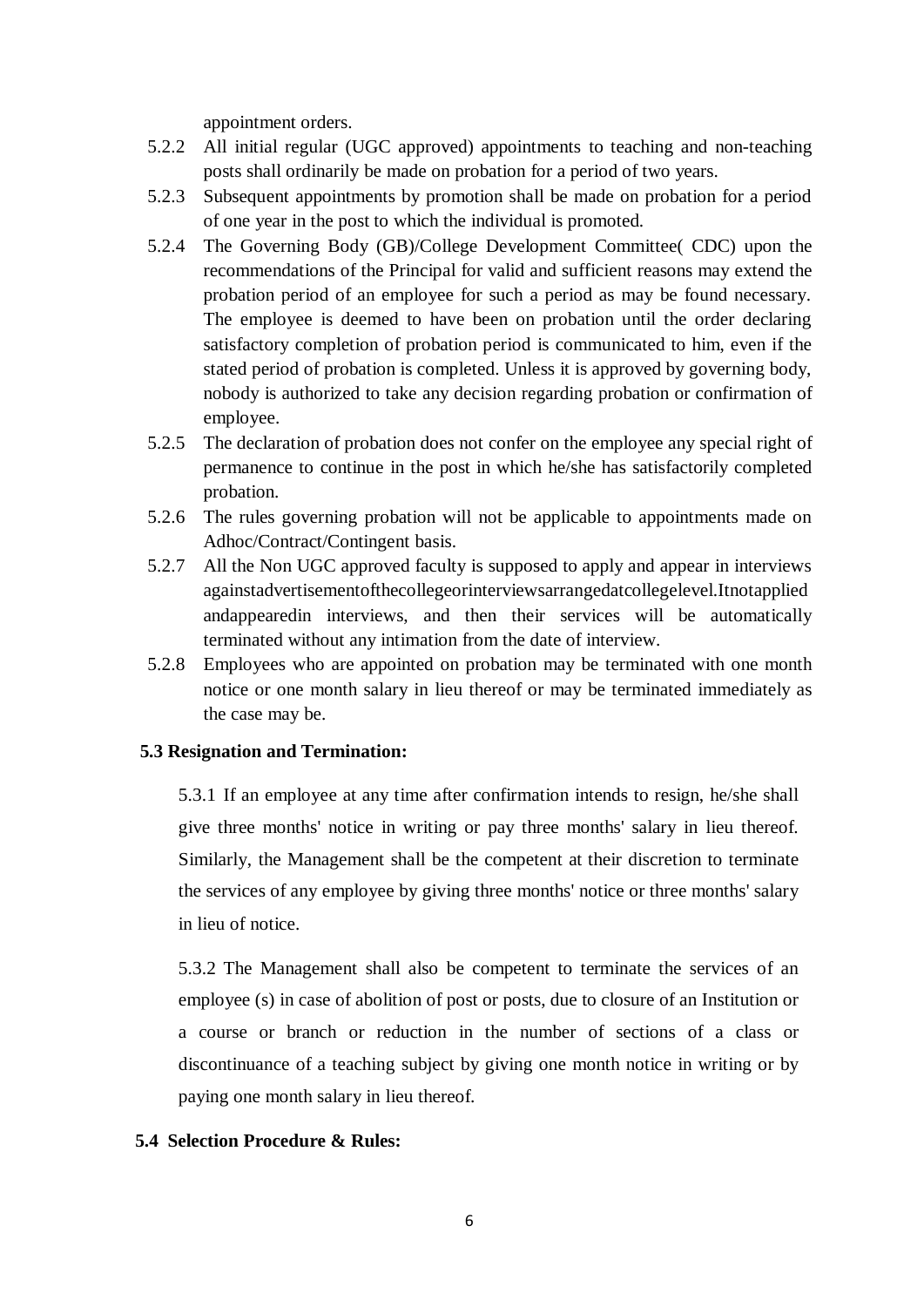5.4.1 Recruitment will be done as per requirement and normally after the session.

5.4.2 The qualifications and the experience required for the post(s) shall be as per the norms prescribed by AICTE, Government of Maharashtra (DTE) and University (SGBAU, Amravati)

#### **5.5 Pay Scales, Allowances, Increments:**

- 5.5.1 AICTE/UGC/ Maharashtra State Govt. scales of pay as applicable to UGC approved staff from time to time shall be adapted to the posts classified as teaching staff.
- 5.5.2 Maharashtra State Govt. /University scales of pay as applicable from time to time shall be adapted to the posts classified as non-teaching staff.
- 5.5.3 The staff members are liable to get benefits like Gratuity, Group Insurance, Provident Fund etc. after retirement / resignation / termination of the service for any other reason as per the norms of the competent authority.
- 5.5.4 All employees who are coming under the purview of the Employee's' Provident Fund legislation, shall be enrolled as members.
- 5.5.5 The college will help the staff member to obtain the accumulations with interest from the EPF organization and present the payment to the employee at the time of his/her retirement.
- 5.5.6 The College shall also pay to the employee Gratuity payable under Payment of Gratuity Legislation Act at the time of his/her retirement / resignation / termination of the service. Gratuity will be paid to UGC appointed regular employees. Gratuity amount will not be paid in case of any complaint against an employee.
- 5.5.7 Gratuity will not be paid to a terminated employee.
- 5.5.8 Change of Dearness allowance (DA) will be decided by the governing body.

#### **5.6 Increments:**

5.6.1 Principal/Selection committee is the competent authority to recommend advance increments to the candidates selected based on their qualification / specialization /Research contributions / previous salary drawn and experience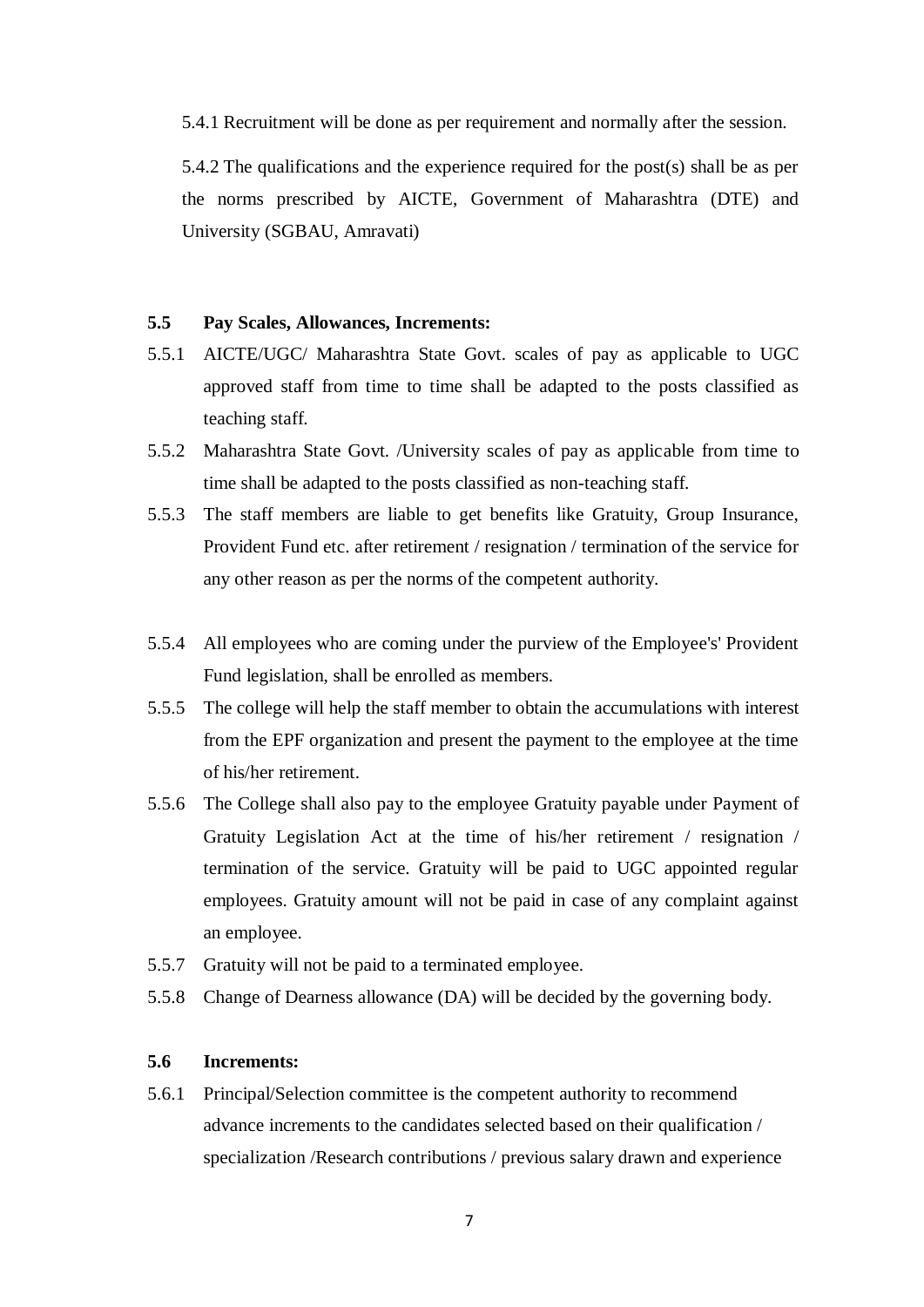at the time of appointment.

5.6.2 Regular Increments: The regular increments shall be sanctioned by the Principal / Management on the satisfactory performance of the employee as recommended by the Head of the Department in the prescribed Proforma.

#### **5.7 General Service Conditions:**

- 5.7.1 All the employees of the college shall be subject to the general disciplinary and conduct rules of the college.
- 5.7.2 All the employees of the college are required to be present in the college throughout the working hours of the college on all working days.
- 5.7.3 An employee of the college shall devote his/her whole time to the service of the college and not to engage directly or indirectly in any trade or business or private tuition or any other work which is likely to interfere with the proper discharge of his/her duties. This provision shall not apply to academic work relating to university examinations, question paper setting, delivering Guest Lectures and any other work undertaken with the prior permission of the Principal.
- 5.7.4 An employee may be placed under suspension by the appointing authority. The employee will be given a fair chance to represent his/her case. The Principal is empowered to suspend any employee if it is in the interest of the college and report his action to the Management and the university as the case may be.
- 5.7.5 The services of an employee are liable to be terminated on grounds of fraud, gross indiscipline, negligence of duties, prolonged illness, disability to discharge his / her official duties satisfactorily etc., with immediate effect or 3 month's salary in lieu thereof for regular employee. The employee concerned however shall be given full and fair opportunity to represent his / her case before effecting such termination. In all such cases the final decision is based on the discretion powers of the Chairman / Principal of the Trust / Institution.
- 5.7.6 No application of an employee seeking employment elsewhere shall be forwarded during the first year of service or during the probation period.
- 5.7.7 An employee shall have to give three months" notice in case he / she desires to be relieved on resignation or alternatively he / she shall pay three months"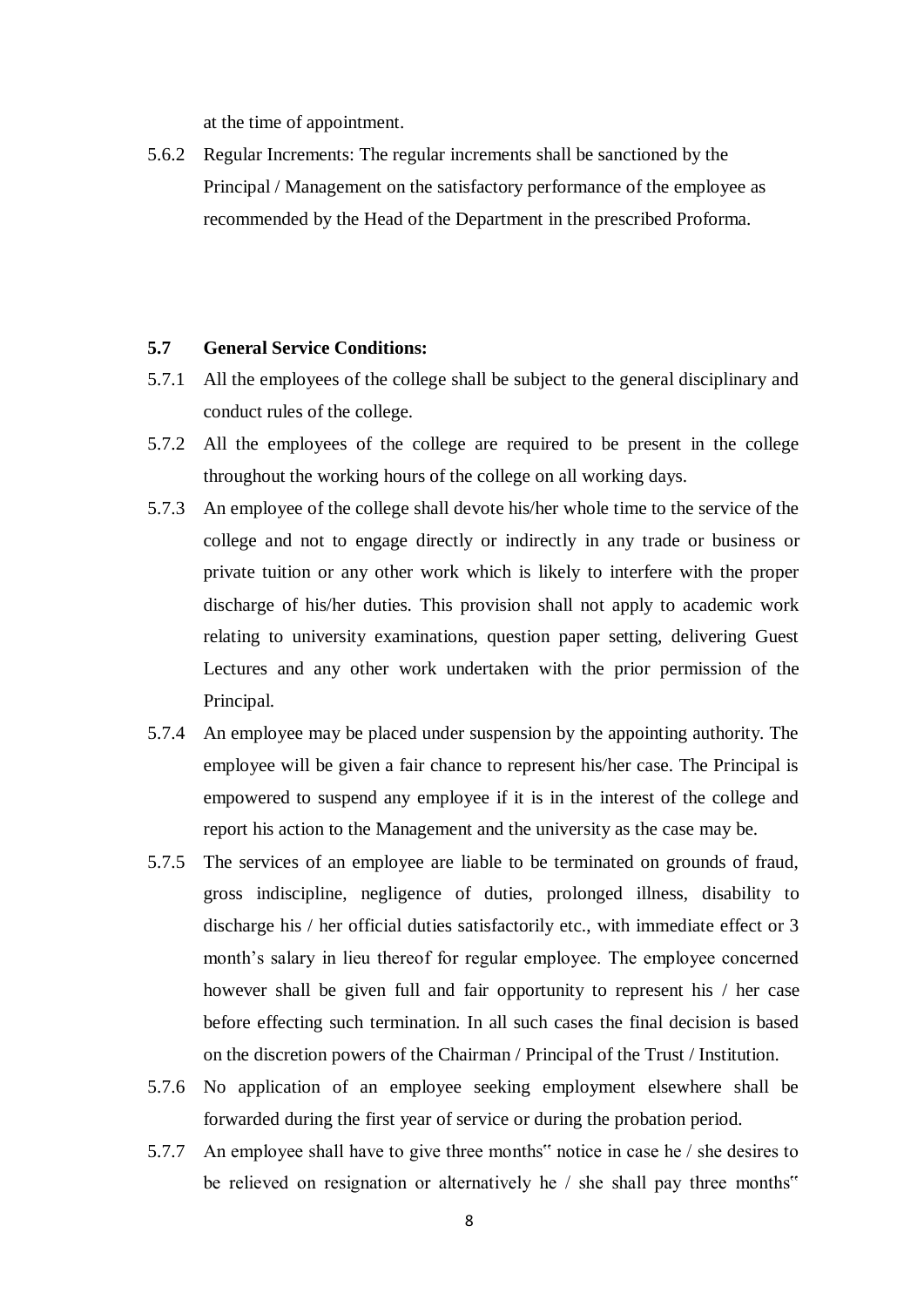salary (Basic  $+$  DA) in lieu thereof. This condition is applicable for UGC selected faculties. Their resignation shall come into force from the date of accepting the resignation by the Management / Principal or date of his / her relief whichever is earlier.

- 5.7.8 Whereas, in emergency circumstances, one month notice or pay (Basic + DA) in lieu thereof may be accepted.
- 5.7.9 For all employees in the College, an individual personal file and Service Register shall be maintained with regular updates as per Maharashtra State Government / affiliating University norms.
- 5.7.10 All the UGC approved staff appointed to regular posts in the Institute shall be on probation for a period of two years.
- 5.7.11 Persons appointed to higher posts by promotion shall also be on probation for one year.
- 5.7.12 The Appointing Authority shall have the power to extend the period of probation of any Employee of the Institute for such period as may be found necessary.
- 5.7.13 If Teaching  $& Non-teaching staff is willing to add any qualification & if he/she$ wants to pursue it, then it should be informed to the management well in advance before joining the course. Otherwise strict disciplinary action will be taken.

#### **6. Leave Rules:**

#### **6.1 General:**

- 6.1.1 Leave cannot be claimed as a matter of right. The sanctioning authority (Principal) has full discretion to refuse or revoke leave of any kind when the exigencies of service so demand.
- 6.1.2 A leave account shall be maintained for each employee in an appropriate form.
- 6.2. Casual Leaves:
- 6.2.1 All employees of the College who have completed 1 year service shall be entitled to get a maximum of 10 days casual leaves in a calendar year on a pro rata basis of one Casual Leave per month.
- 6.2.2 In case an employee has accumulated Casual Leave, in a calendar year, he / she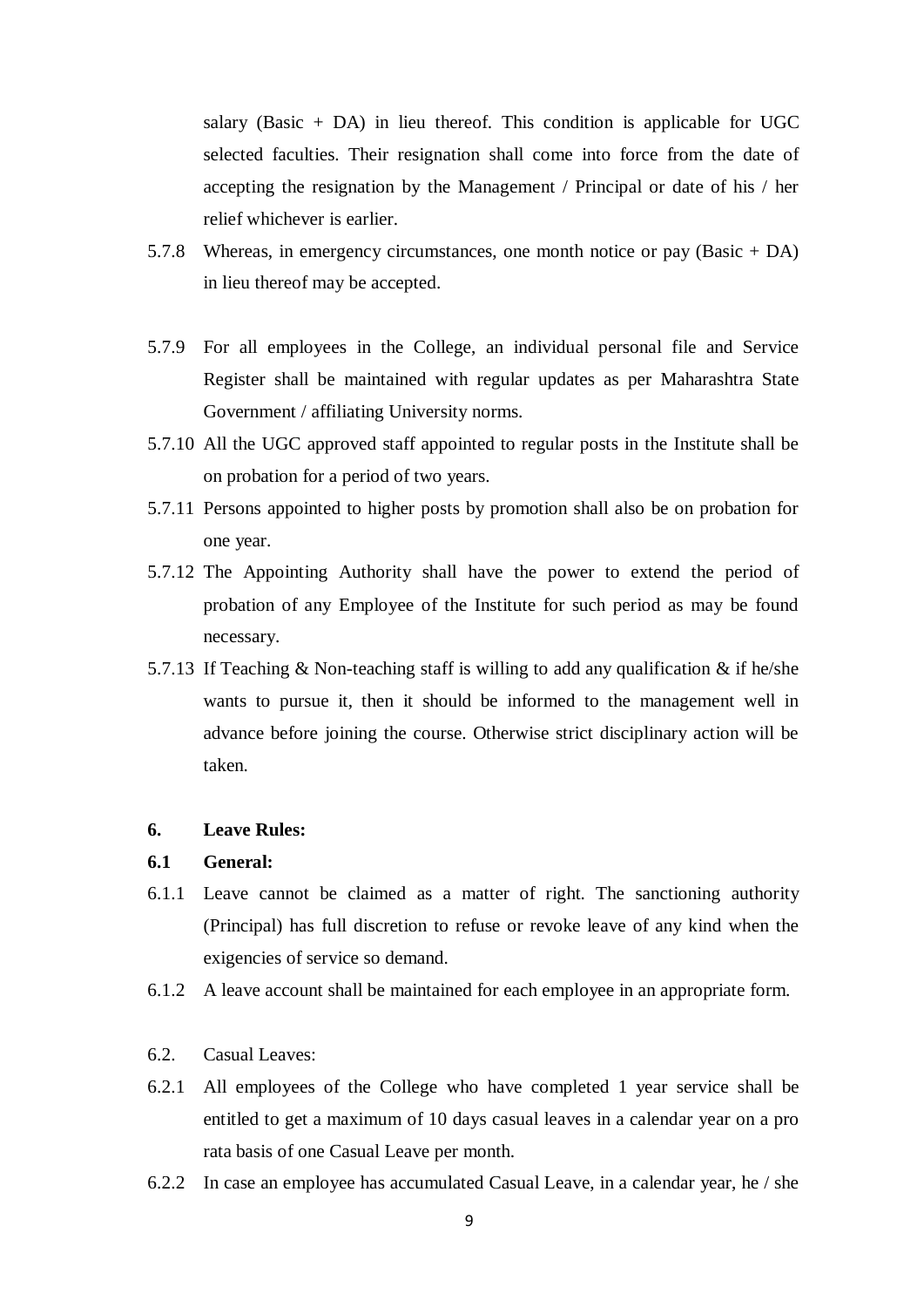can avail maximum 3 days Casual Leaves at a stretch.

6.2.3 Employee should apply for causal leave either one day before or immediately after availing the leave. Otherwise it will be treated as leave without pay.

#### **6.3 Special Leave:**

- 6.3.1 All the teaching faculties are entitled for special leaves maximum of 10 days in a calendar year to take up examination work in our college or outside.
- 6.3.2 On duty leave (OD) will be granted for attending conferences, STTP, seminars, workshop, guest lecturers etc. for the effective days excluding traveling days.

#### **6.4 Earned Leaves:**

- 6.4.1 All the vacation staff of the college shall be eligible for a vacation of three weeks in a Calendar year or as per norms of SGBAU, Amravati.
- 6.4.2 They shall be present in college either on the last working day before vacation or on first working day after the vacation.
- 6.4.3 However, the Principal is empowered to recall any staff from vacation in case of essential work.

#### **6.5 Half Pay Leaves:**

The half pay leave may be granted to regular employees on medical grounds at the rate of 20 half pay leaves per calendar year.

#### **6.6 Maternity Leave (Granted to women employees):-**

- 6.6.1 At the time of first or second delivery only, ladies employees will be granted 90 days maternity leave. It is allowed twice with a gap of 03 years in between. Application must be supported by certificates from a registered medical practitioner. Management decision will be final in this regard.
- 6.6.2 Maternity leave may be combined with earned / medical leave in continuation with maternity leave and may be granted if request is supported by a medical certificate.
- 6.6.3 During a period of maternity leave if Sundays and Holidays are coming in between will be counted as part of medical Leave.
- 6.6.4 Sundays and Holidays can be prefixed or suffixed to maternity leave to be counted depending application date/date of fitness/date of joining.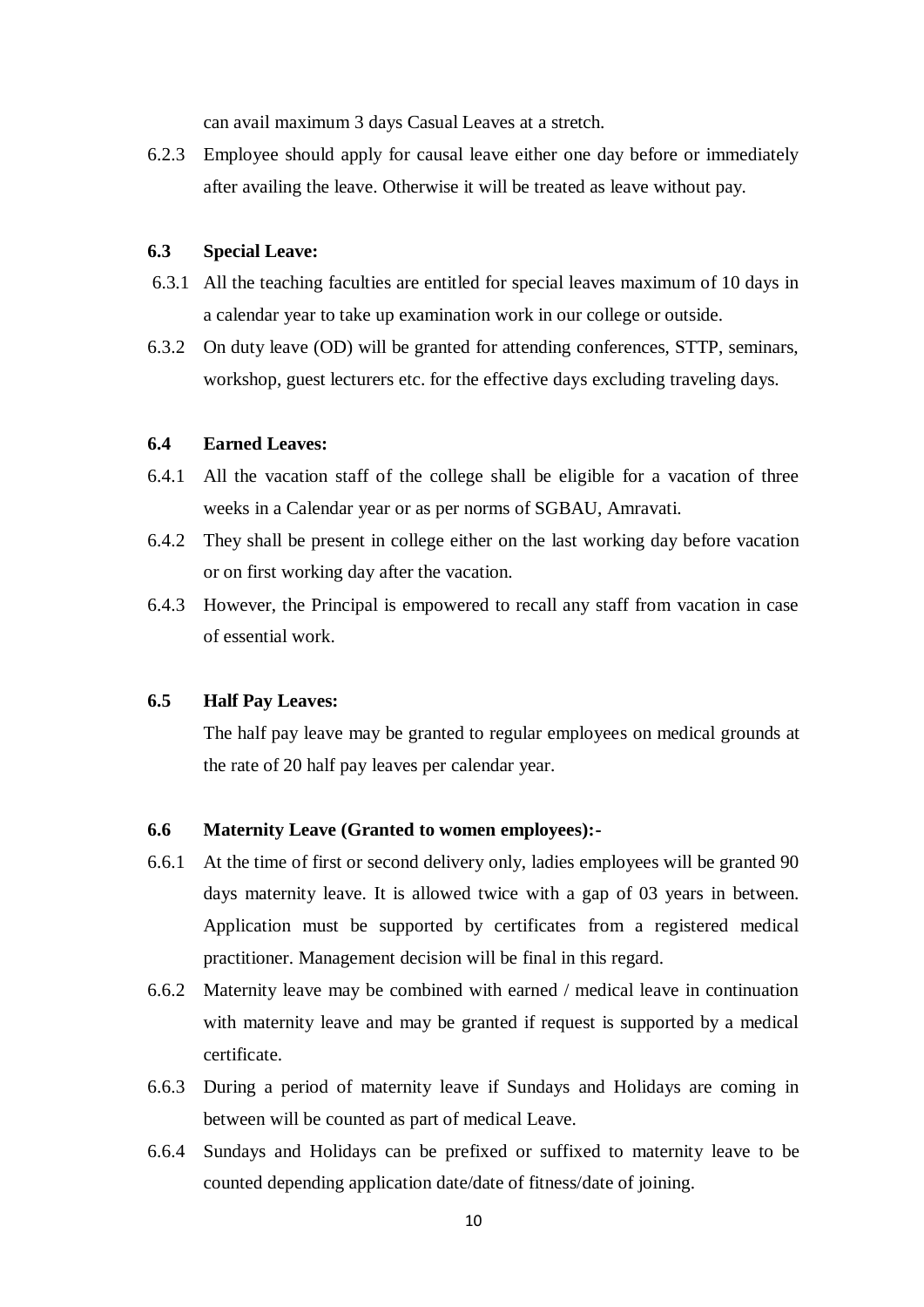#### **6.7 Medical Leaves:**

- 6.7.1 Medical leave credit will be afforded at uniform rate of 5 days on the 1st of January and 1st of July every year to UGC approved staff.
- 6.7.2 Medical leave can be accumulated up to 240 days during entire service to UGC approved staff.
- 6.7.3 Sundays and Holidays falling during a period of medical leave are counted as part of medical Leave.
- 6.7.4 Five days medical leaves will granted per year to other than UGC selected staff and it will not be carry forward.
- 6.7.5 One day medical leave can be availed with medical certificate of MBBS doctor only.

#### **6.8 On Duty Leaves:**

- 6.8.1 On Duty leaves may be granted to a UGC approved staff only for:
- 6.8.2 On Duty Leaves will be granted for attending conferences, Symposia, seminars, STTP, presenting paper etc. on behalf of the university/Institute for delivering lectures in institutions / universities at the invitation of such institutions or universities on approval by the competent authority for actual days including effective working days plus travel days. This will be applicable once in a year or seven days in a year.
- 6.8.3 Working as University examiner.
- 6.8.4 Any other official work assigned by competent authority.
- 6.8.5 If any staff member has worked over and above his stipulated days of working and if the work is not remunerative, then he/she will be granted compensatory leaves at the rate of one day for every three days (1:3) working. If the compensatory leaves are not availed within 30 days, then it is exhausted.

#### **6.9 Sabbatical / Study / Extra Ordinary / Lien:**

These types of leaves applications are subject to approval from Management /Competent authority when no other leaves are admissible.

- 6.9.1 These types of leaves will be granted to UGC approved faculty only.
- 6.9.2 Management/Principal reserves the rights to change these rules from time to time for the Administrative Purpose.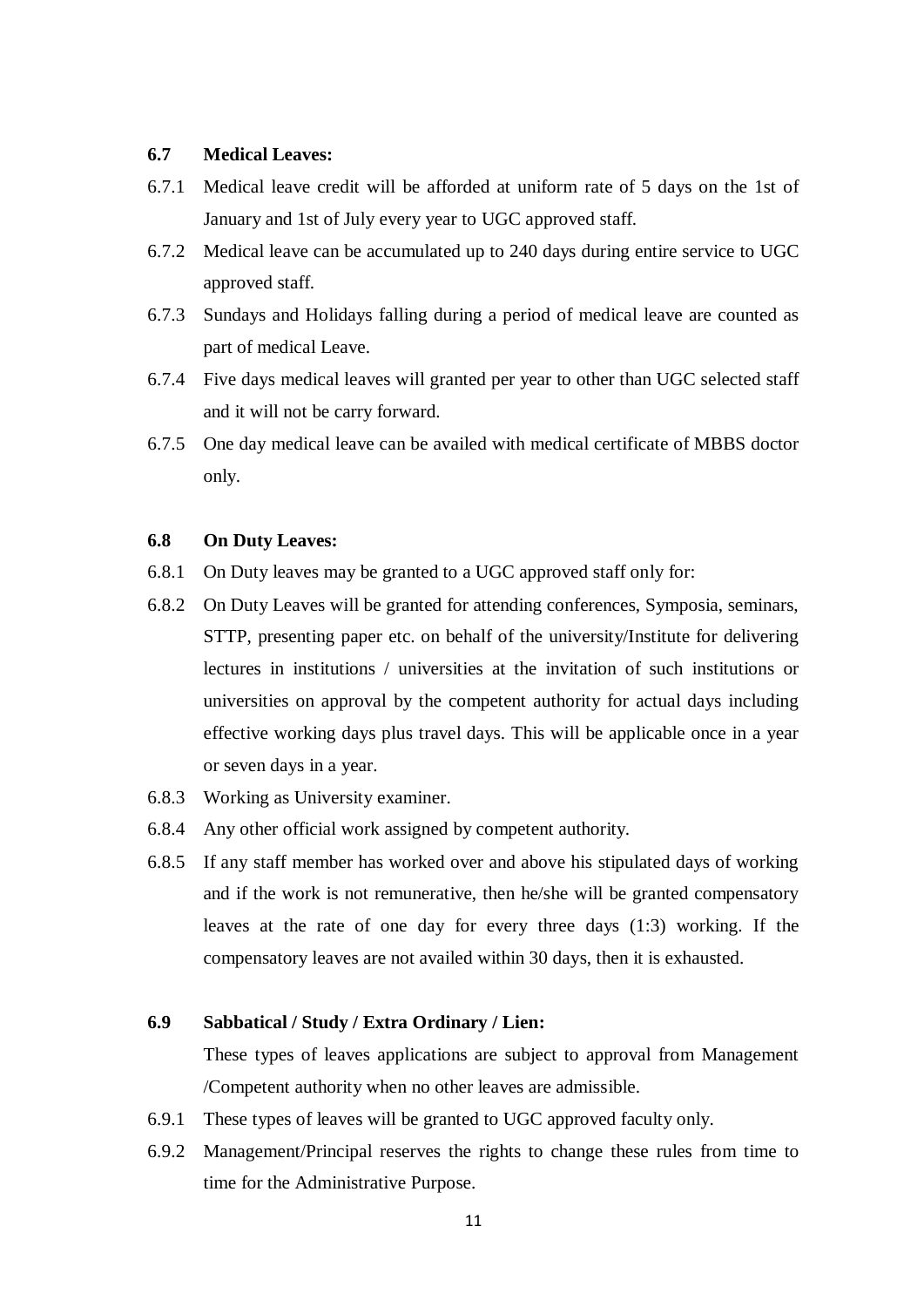6.9.3 No lien will be granted to the employee before five years of his/her service in the institute and for change of service.

#### **6.10 Leaves without pay:**

- 6.10.1 Any leave availed in excess of the prescribed limit or avail without permission shall be treated as leaves without pay (LWP).
- 6.10.2 If the quantum of LWP is more than 10 days in a year, it will be considered as a Break- in-Service, unless acceptable supporting documents in evidence of justifying such excess leaves are provided. The decision of the Principal/Designated Authority shall be final in such cases.
- 6.10.3 If any staff member is absent from duty without prior or later permission, such period of absence will be considered as LWP. Such absence will also be considered as a Break-in- Service. Such absence will also be considered as a Break- in-Service.

#### **6.11 Leaves for Faculty Improvement Programs: (UGC approved staff)**

- 6.11.1 The faculty members may be permitted to improve their academic qualifications by attending courses / research work in higher institution of learning.
- 6.11.2 The faculty deputed must have served in this college for a minimum period of five consecutive years.
- 6.11.3 The period of study leave (without pay) will be three years for Ph.D.

#### **6.12 Service Records:**

- 6.12.1 A service book for keeping the record of service of staff shall be maintained by Administrative officer in respect of each employee of the college.
- 6.12.2 All activities of an employee in his/her official position shall be recorded in this service book, and each entry must be attested by the Principal.
- 6.12.3 The Administrative officer shall show the service book to each employee in the month of April every year and the employee shall sign in the service book after verification.

#### **6.13 Termination of Service:**

6.13.1 The Management shall be competent to terminate the services of an employee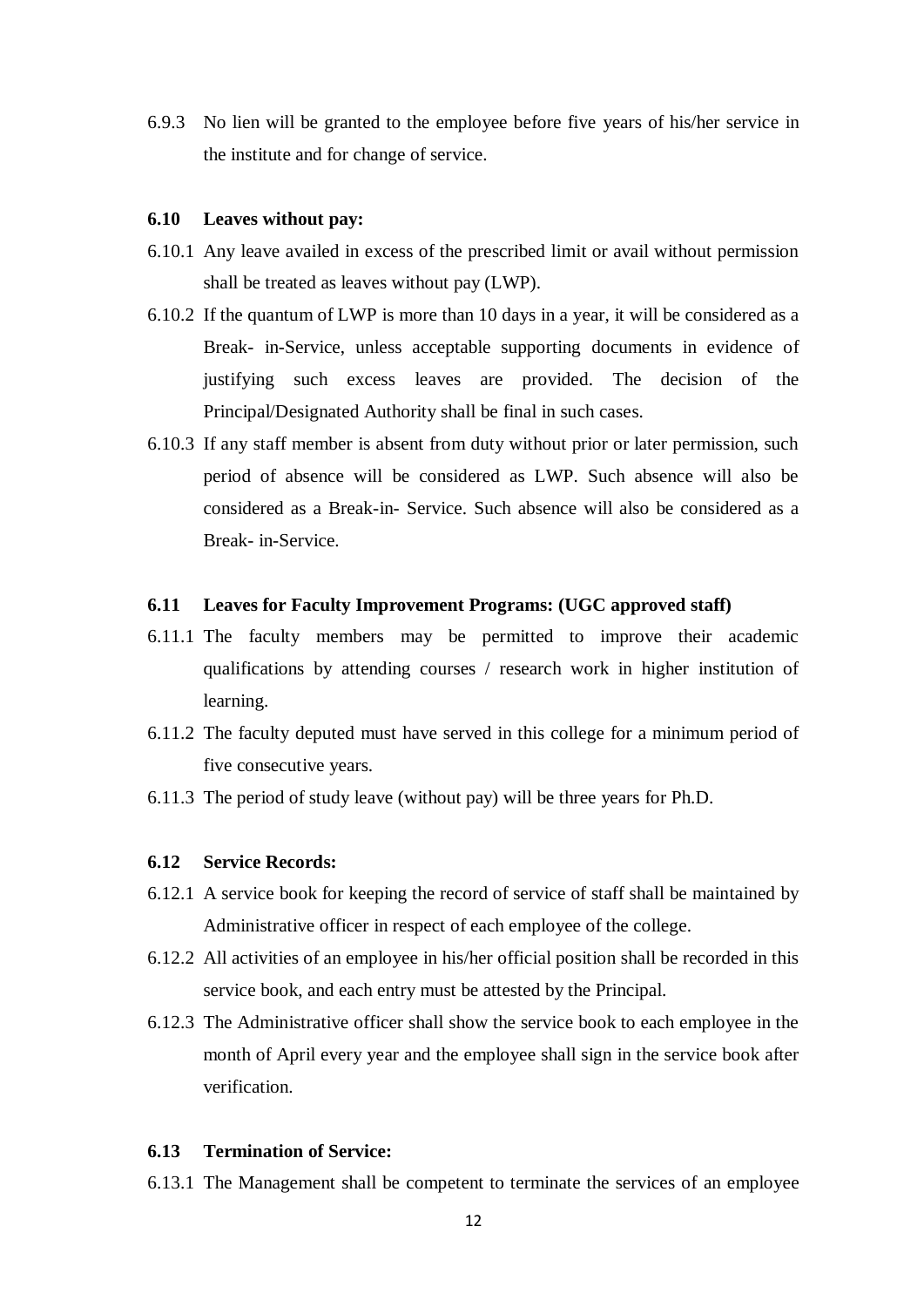in case of abolition of post or posts, due to closure of an Institution or branch or reduction in the number of sections of a class or discontinuance of a teaching subject by giving three months" notice in writing or by paying three months" salary in lieu thereof.

- 6.13.2 If UGC selected regular faculty wish to resign for the post then as per appointment letter, he/ she has to tender three months" notice or three month salary in lieu thereof.
- 6.13.3 In case of non UGC approved appointment or during probation period, staff member can be terminated immediately.
- 6.13.4 The Principal will be authorized to terminate the services of a member of staff for any of the following reasons:
- 6.13.4.1 Serious misconduct and willful negligence of duty;
- 6.13.4.2 Gross insubordination;
- 6.13.4.3 Physical or mental unfitness; and
- 6.13.4.4 Participation in any criminal offence involving moral turpitude.
- 6.13.4.5 Serious complaint received from students.
- 6.13.4.6 Serious complaints of sexual harassments.
- In such cases, rule 6.13.1 will not be applicable and the staff member will be terminated immediately without any benefits.

#### **6.14 General Benefits:**

#### **6.14.1 E.P.F**

All the employees of the Institute who completed 3 years" services in this institute shall be covered by the Employees Provident Fund Act, subject to their salary ceiling limit.

#### **6.14.2 Health Insurance**

The Employees of Institute are not entitled for any reimbursement of medical expenses incurred for the treatment of themselves or their family members. However, they are eligible for partial reimbursement of premium (as decided by the management from time to time) as against the premium paid by them towards the Group Health Insurance Policy taken by them on production of documentary evidence.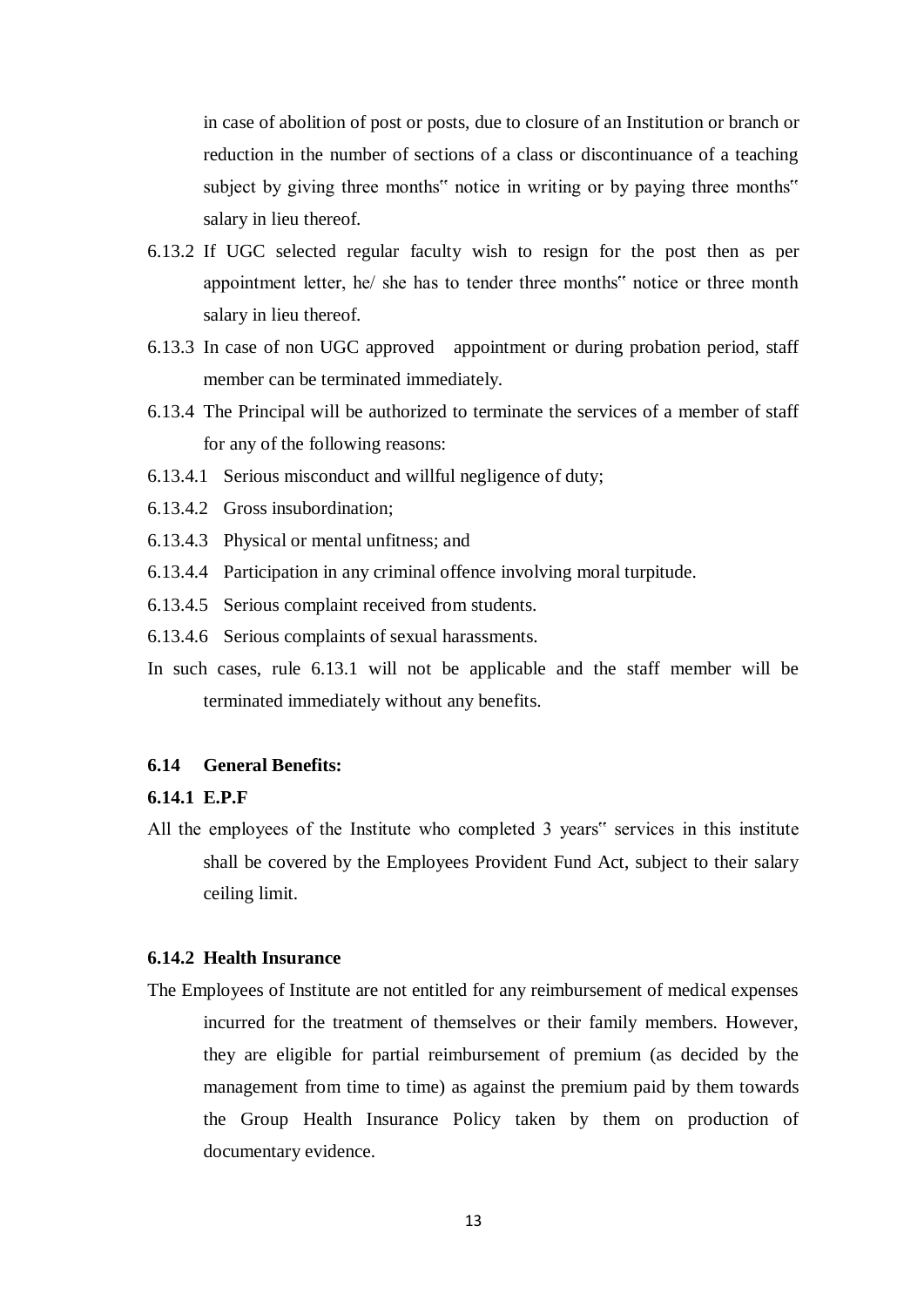#### **7. Conduct Rules for All Employees of PRPCEM**

- 7.1 Every employee shall at all times maintain integrity of character, be devoted to his / her duty and be honest and impartial in his / her official dealings.
- 7.2 An employee shall, at all times be courteous and polite in his / her dealings with the Management, Principal, other members of staff, students and with members of the public.
- 7.3 He / she shall exhibit utmost loyalty and shall, always, act in the best interests of the college.
- 7.4 An employee shall be required to observe the scheduled hours of working during which he / she must be present at the place of his / her work.
- 7.5 No employee shall be absent from duty without prior permission.
- 7.6 An employee shall be required to observe the scheduled hours of working during which he/she must be present at the place of his/her work. Biometric methods of registering time while reporting for duty and leaving the campus will be followed.
- 7.7 Even during leave or vacation, no employee shall leave headquarters except with the prior permission of Principal.
- 7.8 Whenever leaving for out station, an employee shall inform the Principal, inwriting through the respective HOD or the Principal directly if he / she happens to be a HOD mentioning the address at which he / she would be available during the period of his / her absence from the headquarters.
- 7.9 No employee shall be a member of any political party or shall take part in politics or be associated with any party or organization which takes part in political activity, nor shall aid or assist in any manner any political movement or activity.
- 7.10 No employee shall make any statement, publish or write through any media which has the effect of an adverse criticism of any policy or action of the College or detrimental to the interests of the college.
- 7.11 Every employee shall be governed by these rules and is liable for all consequences in the event of any breach of rules by him / her. If found involved in the activities not preferred in the above rules is liable to be terminated immediately.
- 7.12 Prohibition of sexual harassment of working women: No employee shall indulge in any act of sexual harassment of any women at her work place.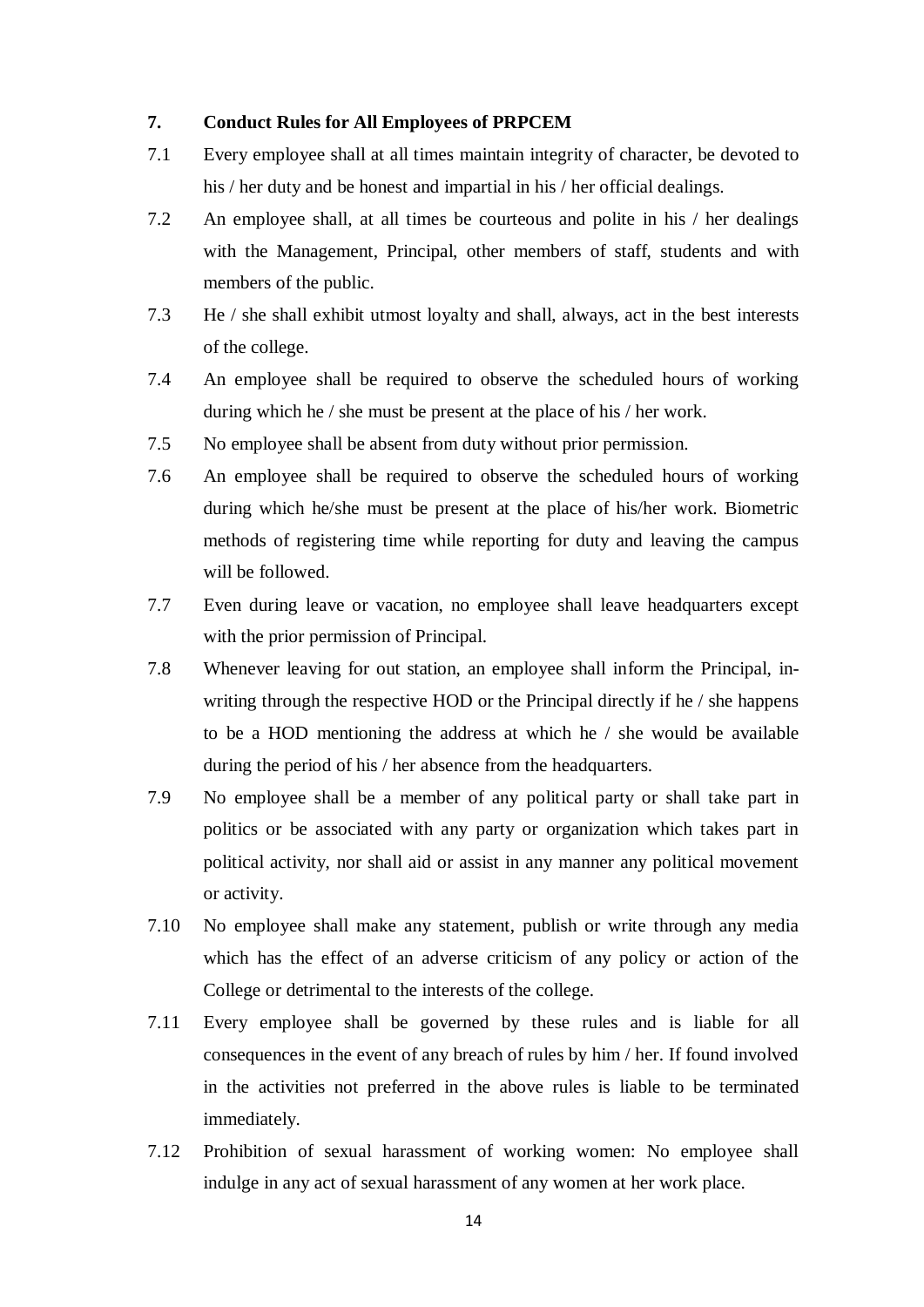"Sexual harassment" includes such unwelcome sexually determined behaviour, whether directly or otherwise, as:

- i. Physical contact and advances
- ii. Demand or request for sexual favors;
- iii. Sexually coloured remarks;
- iv. Showing any pornography; or
- v. Any other unwelcome physical, verbal or non-verbal of a sexual nature. Any staff member found indulged in sexual harassment stated as above will be terminated immediately.

### **8**. **Code of Conduct for Faculty (Professors/Associate Professors/ Assistant Professors):**

- 8.1 Besides teaching, all the teachers or the faculty are to spend their time and effort for various activities and contribute to the fair image of the college.
- 8.2 They have to necessarily cooperate in students counselling, give support to the administration and involve themselves in R&D/Consultancy and extension services.
- 8.3 The Heads of Departments, Deans and other officers in charge of Administrative and Academic Units of the college are required to spend more time in planning, streamlining and structuring the various activities at every level in their concerned department.
- 8.4 AICTE norms stipulate that every teacher of the college has to contribute 40 clock hours of work per week.
- 8.5 Teaching staff member should publish two papers in SCI, SCOPUS or UGC Approved National/ International Journals per year.
- 8.6 Teaching staff member should file one patent/ copy rights/ funding proposal to statutory bodies/ Funding agencies per year.
- 8.7 Respect parents, teachers, and elders.
- 8.8 Express the love of brotherhood to fellow students and co-colleagues.
- 8.9 Accept and extend due respect to every religion and social grouping.

#### **9. Disciplinary Actions:**

All employees are liable for disciplinary action for misconduct, disobedience or insubordination of and negligence of duty.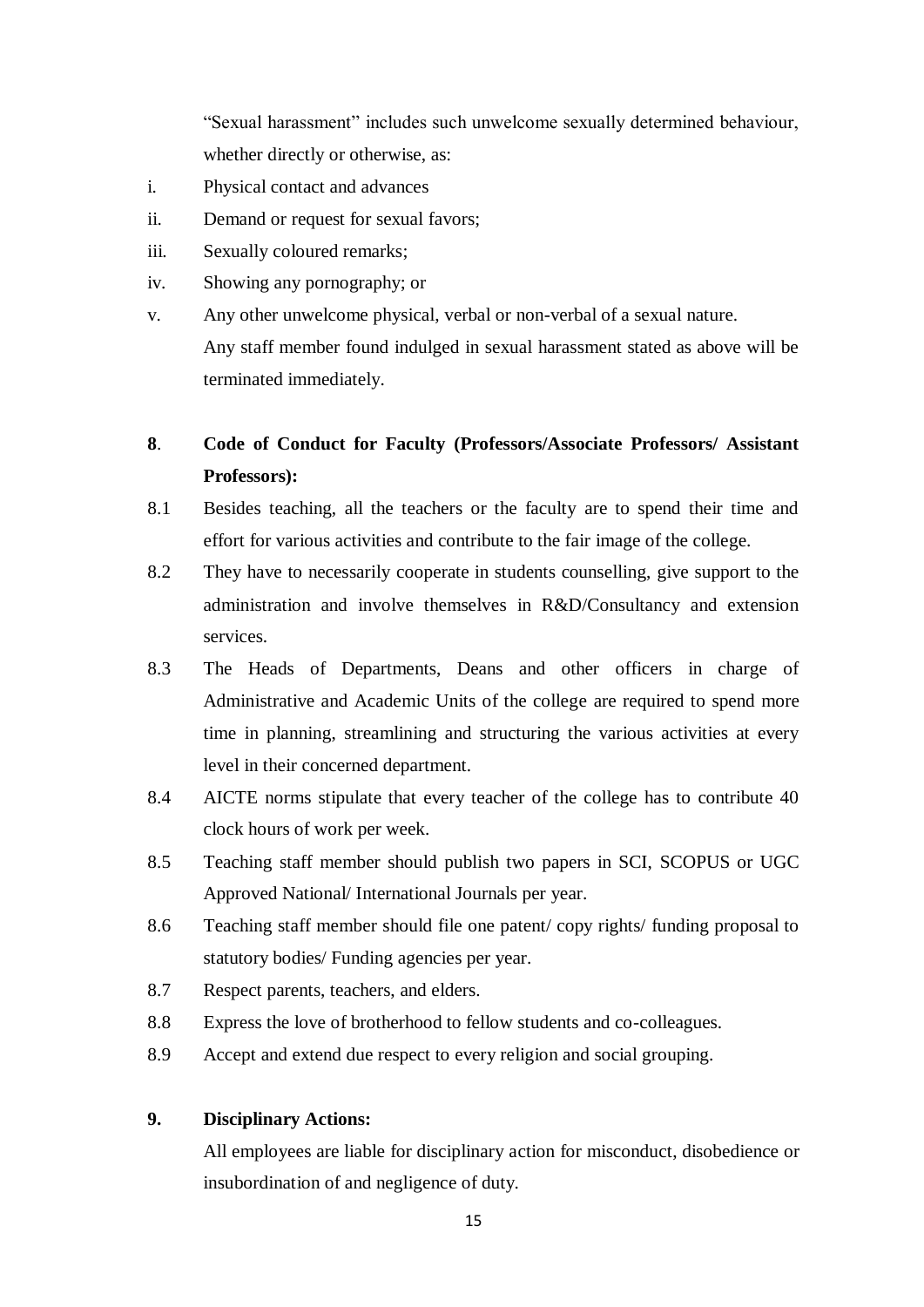Explanation: Misconduct is wrongful, improper, or unlawful conduct motivated by premeditated or intentional purpose or by obstinate indifference to the consequences of one's acts.

Misconduct can be considered an unacceptable or improper behavior, especially for a professional person. Workplace misconduct is improper employee behaviour that's inappropriate for the workplace and negatively impacts their work, environment or peers.

Misconduct can range from minor issues to serious breaches in company policy.

Definition. Serious misconduct involves an employee deliberately behaving in a way that is inconsistent with continuing their employment.

Examples of misconduct include:

- i. Refusal to obey legitimate management instructions.
- ii. Negligence in performance of duties.

iii.No Perfectness, promptness and competency.

iv.Bad time keeping including excessive breaks in the duties.

v. Disobedience and negligence of duty.

vi.Discrimination best on genetic information

vii. Theft. One of the most severe types of employee misconduct is theft.

viii. Imbalanced Relationships.

ix.Breaking Confidentiality.

x. Physical violence, gross negligence or serious insubordination.

- 9.1 An employee found guilty in case of misconduct as stated above is liable to be terminated with immediate effect.
- 9.2 However, as part of the disciplinary action, the following punishments for good and sufficient reasons may be imposed upon the employees of the Institution, after establishing the facts about committing an offence and dereliction/negligence of duties.
	- i) Disapproval
	- ii) Withholding increments / promotion
	- iii) Any financial loss caused to the college due to negligence of duty or breach of orders / rules will be recovered from his/her salary.
	- iv) Suspension
	- v) Dismissal from service